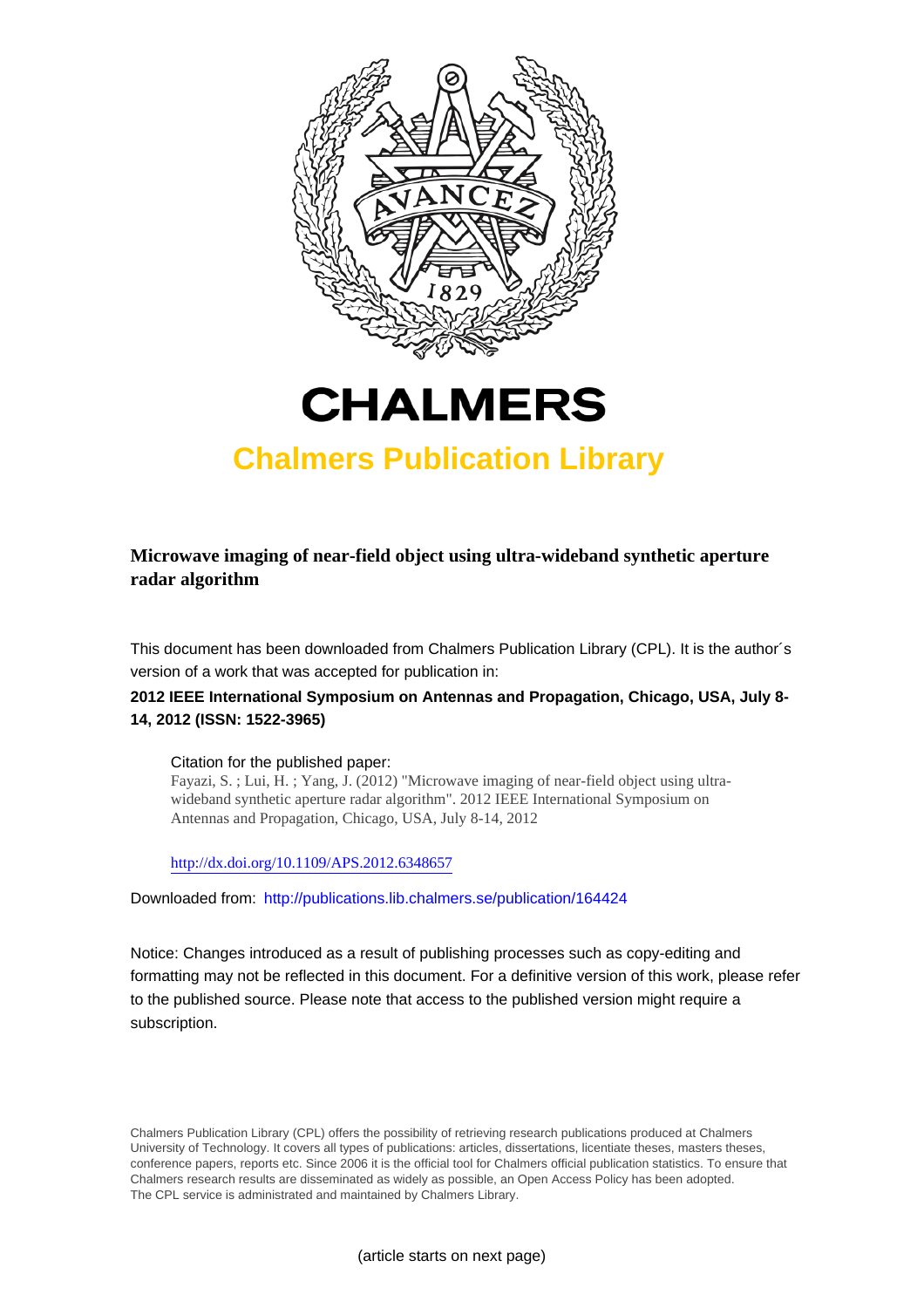# Microwave Imaging of Near-Field Object Using Ultra-Wideband Synthetic Aperture Radar Algorithm

Seyedeh Shaghayegh Fayazi Dept. of Applied Physics and Electronics Umea University of Technology, Umea, Sweden Dept. of Signals and Systems Chalmers University of Technology, Gothenburg, Sweden fayazi@student.chalmers.se

Hoi-Shun Lui and Jian Yang Dept. of Signals and Systems Chalmers University of Technology Gothenburg, Sweden antony.lui@chalmers.se jian.yang@chalmers.se

*Abstract***—A simple procedure that suppresses artefact from ultra-wideband (UWB) synthetic aperture radar (SAR) images is proposed and verified using experimental data. The proposed imaging solution is useful for imaging small objects located in the near-field region with less ambiguity.**

# I. INTRODUCTION

Ultra-wideband (UWB) technology and its use in imaging and sensing have drawn significant interest in the last two decades. Extensive studies have contributed to utilizing UWB transient scattering for automated target recognition [1] and imaging purposes [2], [3]. In [2] and [3], a UWB synthetic aperture radar (SAR) imaging algorithm was presented and applied for subsurface object imaging. One limitation of the algorithm is that an artefact in the imaging procedure causes ambiguity. In this work, a simple modified procedure is proposed to reduce such artefact. The feasibility of the proposed algorithm is presented and verified using experimental data.

#### II. EXPERIMENTAL SETUP

The UWB imaging system for objects in near-field region is shown in Fig.1. It consists of a self-grounded Bow-Tie antenna [4], [5] located in front of the object, a verticallyplaced rectangular metal plate. To obtain multiple views, the metal plate is placed in 68 equal-spaced positions along a straight line of 1088 mm long, and the monostatic responses at each of these 68 positions are measured using a network vector analyzer (VNA) from 0.5 GHz to 13 GHz. The above setup is equivalent to the case that a single antenna moves along a straight line in front of the static object, and transmits and receives the monostatic responses at these 68 positions, as shown in Fig. 2. Therefore, the SAR algorithm can be employed to have an imaging of the object.

In order to have a high flexible and accurate positioning system for the measurement at a low cost in this study, a straight path of 1088 mm long was built up of 68 Duplos LEGO blocks, shown in Fig.1. Each Duplos block has a length of 16 mm, and the distance between the antenna and the LEGO path is 715 mm. The entire measurement is performed



Fig. 1. Experimental setup.

in an anechoic chamber in this preliminary study, so that the reflections from surroundings are minimized. We have developed an algorithm to suppress the reflections from indoor environment and will soon apply it into this imaging project.

The monostatic responses in time domain, which is used for image reconstruction, are obtained via an Inverse Fourier Transform of the frequency samples provided by the VNA measurement.

#### III. IMAGING ALGORITHM PRINCIPLE

An object with a simple geometry, a metal sheet with a length of 100 mm, is considered for the imaging, shown in Fig. 1. When the object is placed at the 68 position, it is equivalent to that the object is located in front of an array of 68 antenna elements, shown in Fig. 2. This setup is similar to those described in [2], [3], except for that only the monostatic responses are measured and used here. The intensity of each pixel  $I_{(m, n)}$  is given by

$$
I_{(m,n)} = \sum_{k=1}^{K} S_k(t = T_{k,m,n}).
$$
 (1)

where  $S_k$  is the received signal of antenna k, and  $T_{k,m,n}$  is the round-trip time delay between the  $k$ th antenna and the